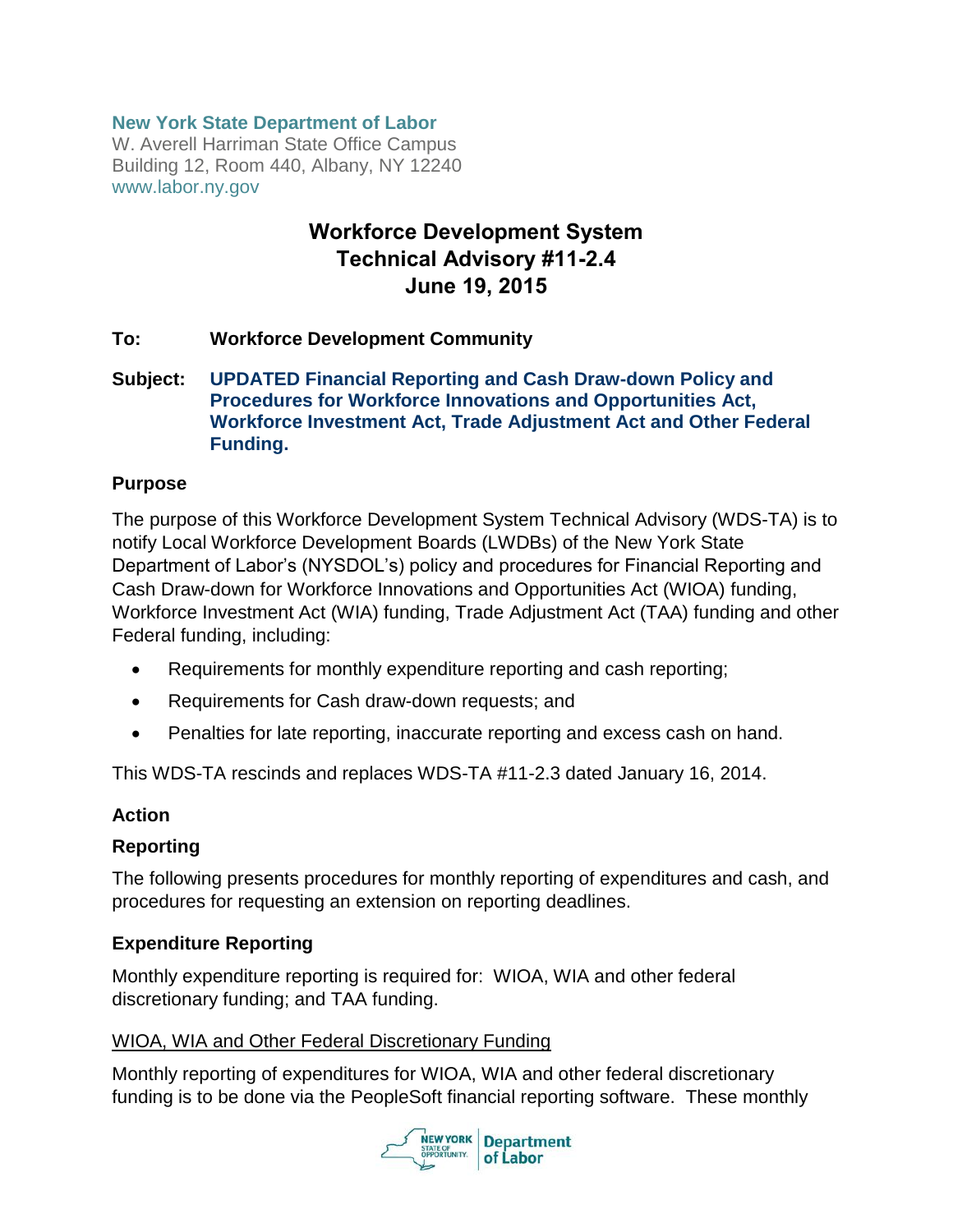expenditure reports are due by the  $20<sup>th</sup>$  day of the month following the month being reported. To report these monthly expenditures, all relevant entries in PeopleSoft must be approved by an authorized signatory by the due date. A PeopleSoft Procedural Manual is attached to this advisory as a resource. In addition, questions or comments concerning the use of PeopleSoft may be e-mailed to the DEWS mailbox at: [dews.aers-taa@labor.ny.gov.](mailto:dews.aers-taa@labor.ny.gov)

## TAA Funding

Monthly reporting of expenditures for TAA funding is due by the  $10<sup>th</sup>$  day of the month following the month being reported. To report TAA monthly expenditures, the TAA Expenditure Report must be signed by an authorized signatory and submitted to the report mailbox at: [dews.aers-taa@labor.ny.gov,](mailto:dews.aers-taa@labor.ny.gov) with a copy to the NYSDOL Financial Oversight and Technical Assistance (FOTA) representative for the Local Area.

## **Cash Reporting**

## WIOA, WIA and Other Federal Discretionary Funding

Monthly WIOA and WIA cash reporting includes two reports: Monthly Statement of Daily Cash Transactions (MSDTC); and Monthly Summary Cash Report (MSCR). These reports must be signed by an authorized signatory and submitted to the report mailbox at: [dews.aers-taa@labor.ny.gov](mailto:dews.aers-taa@labor.ny.gov) by the 20<sup>th</sup> day of the month following the month being reported, with a copy to the FOTA representative for the Local Area.

## TAA Funding

Monthly TAA cash reporting includes two reports: Monthly Statement of Daily Cash Transactions (MSDTC); and Monthly Summary Cash Report (MSCR). These reports must be signed by an authorized signatory and submitted to the report mailbox at: [dews.aers-taa@labor.ny.gov](mailto:dews.aers-taa@labor.ny.gov) by the 10<sup>th</sup> day of the month following the month being reported, with a copy to the FOTA representative for the Local Area.

## **Extensions**

Organizations responsible for Local Area fiscal reporting that cannot comply with a reporting due date must request an extension in writing prior to the due date, and receive approval of this extension, and submit the reports by the extended due date in order to avoid penalties. The request must provide the reason the extension is needed and the date that the report will be submitted. Extensions will be granted for up to 5 business days. NYSDOL reserves the right to deny extension requests.

Extension requests must be sent to the DEWS mailbox at: [dews.aers-taa@labor.ny.gov.](mailto:dews.aers-taa@labor.ny.gov) NYSDOL approval or denial of this request will be sent to the organization responsible for fiscal reporting for the Local Area within one business day.

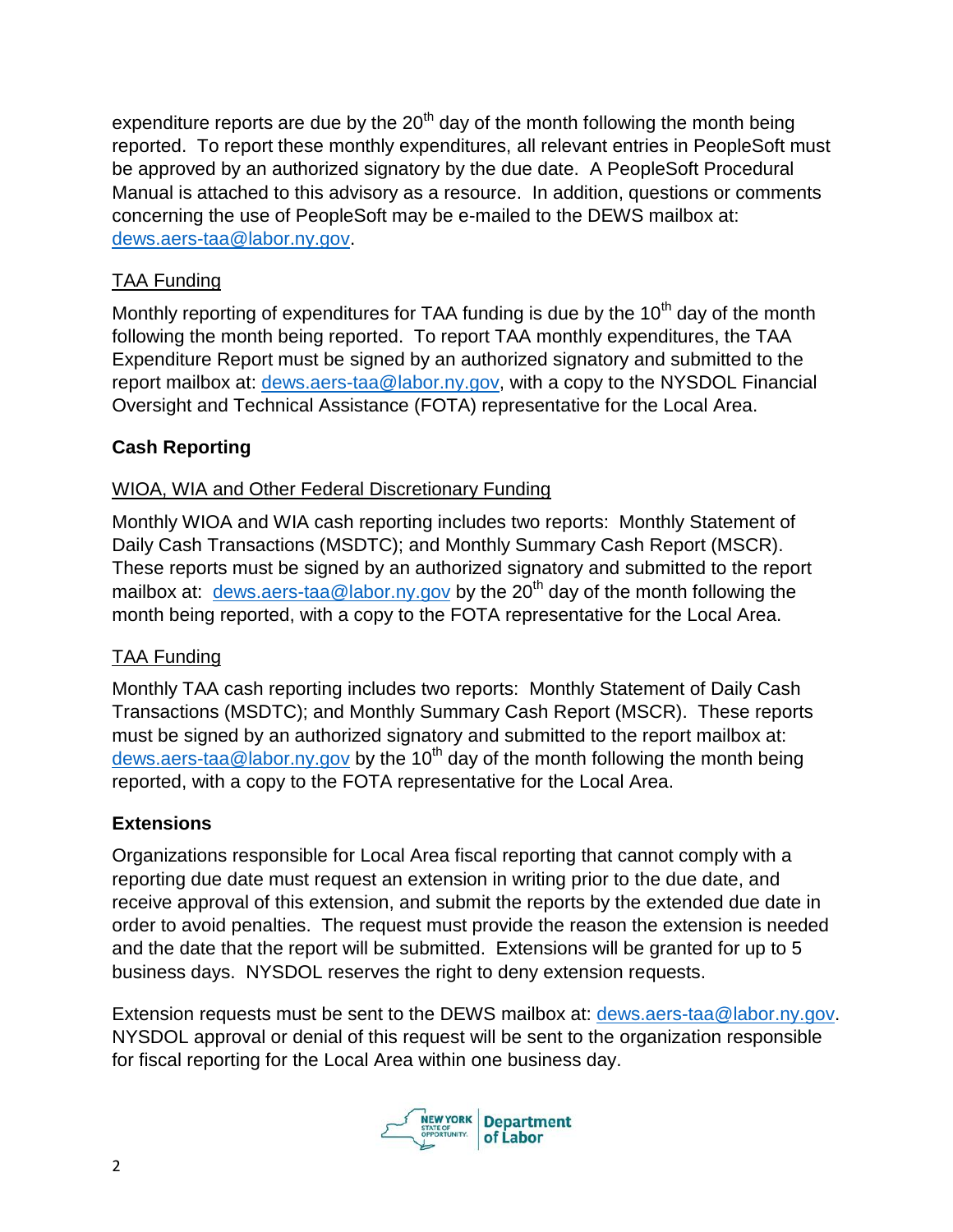### **Cash Requests**

Organizations responsible for Local Area cash requests must submit cash requests based on the immediate cash needs of the organization.

### **Penalties**

Organizations that fail to meet a reporting deadline, report inaccurate information and/or have excess cash on hand will be notified by NYSDOL via e-mail on the day of the occurrence. The notification will be sent to the Local Workforce Development Board Director and the Fiscal Manager for the Local Area.

The penalties for Late Reporting, Inaccurate Reporting and/or Excess Cash on Hand are described below.

## **Late Reporting**

Organizations that do not meet a reporting deadline will be subject to suspension of cash draw-downs until the report is submitted.

Organizations that demonstrate persistent late reporting must attend a formal meeting with NYSDOL to discuss mandatory technical assistance to address the problem. The Local Workforce Development Board Chair, Local Workforce Development Board Director and Fiscal Manager will be required to attend the meeting.

### **Inaccurate Reporting**

Upon notification from NYSDOL, organizations responsible for fiscal reporting will have 24 hours to correct an inaccurate report, or will be subject to suspension of cash drawdowns until the monthly report is accurately reported.

## **Excess Cash on Hand**

Upon notification from NYSDOL, organizations responsible for cash requests will have 24 hours to respond to excess cash on hand. The response to NYSDOL must include:

- An explanation for the error;
- Action(s) and timeframe to come into compliance.

The response to NYSDOL must be e-mailed to: [dews.aers-taa@labor.ny.gov.](mailto:dews.aers-taa@labor.ny.gov)

Organizations that do not respond to the notification will be subject to suspension of cash draw-downs until a response is submitted.

Organizations that demonstrate persistent excessive cash balances will be subject to NYSDOL review prior to the approval of individual cash orders. Further, the organization must attend a formal meeting with NYSDOL to discuss mandatory